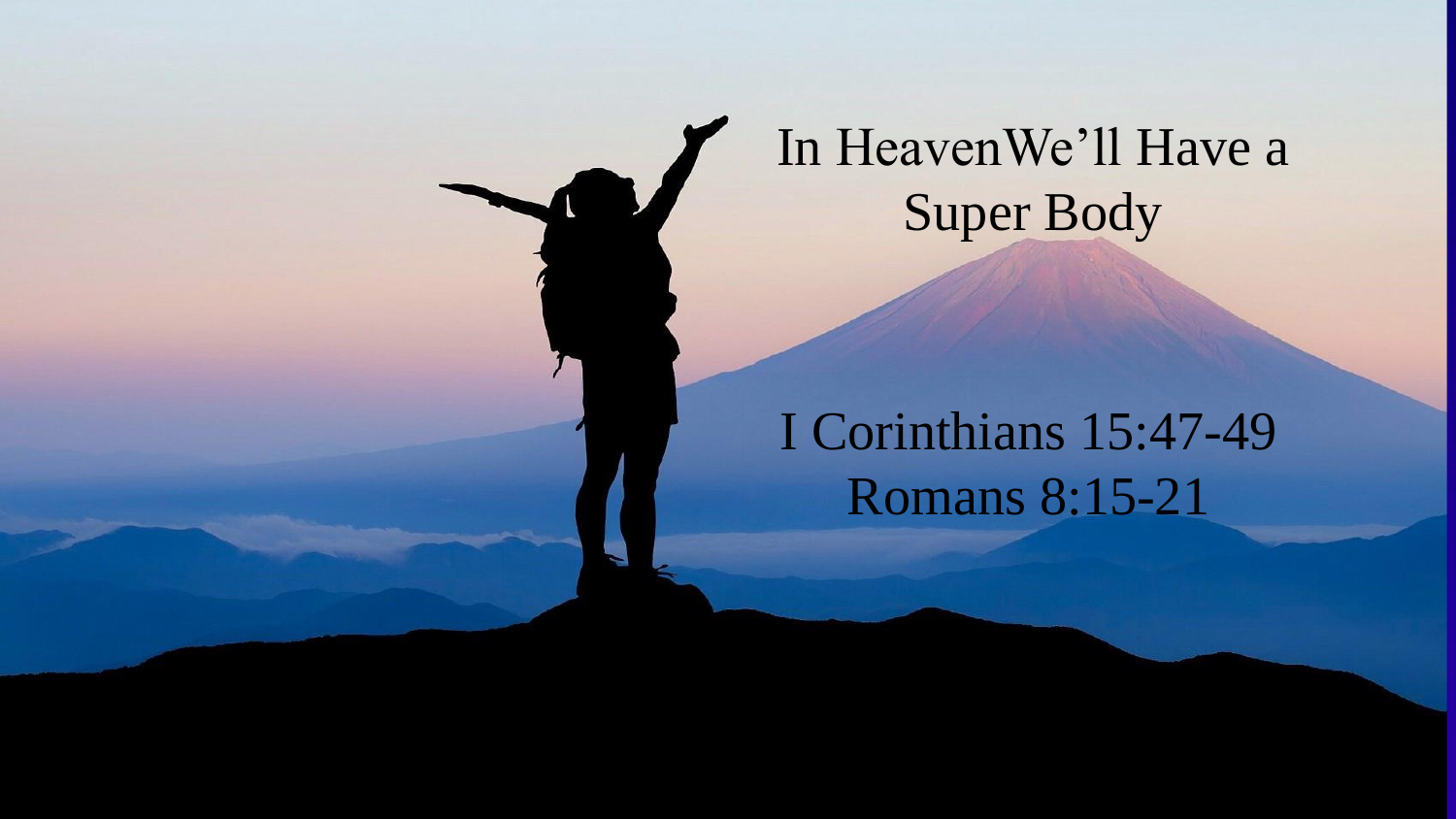Jesus is the Prototype of the Kind of Bodies We Will Have in Heaven, a Resurrected Body

The resurrected Jesus was recognized by A voice-conversation Jesus had with Mary when she came to the tomb What he did- with the two disciples on the road to Emmaus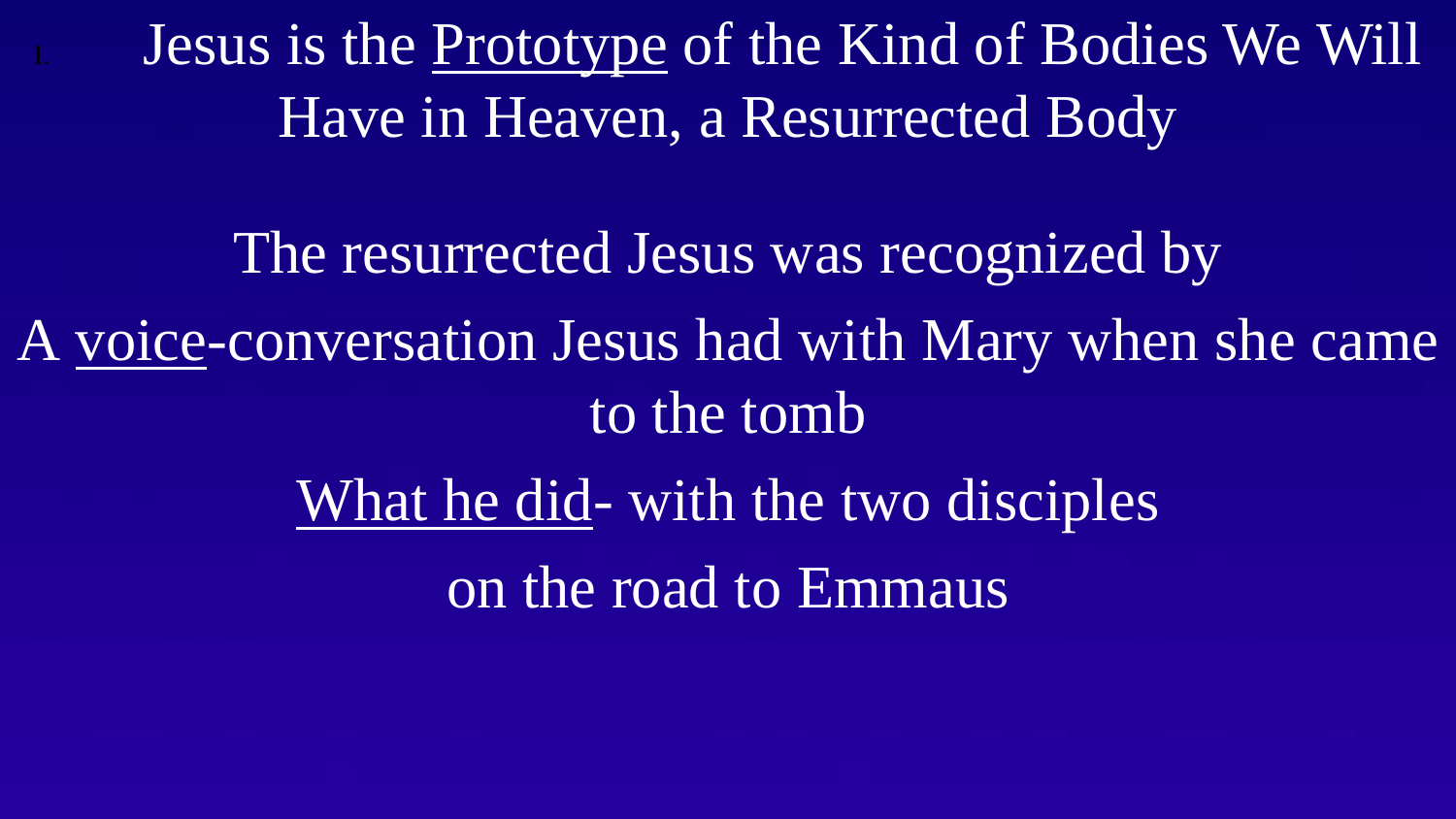Jesus is the Prototype of the Kind of Bodies We Will Have in Heaven, a Resurrected Body

His advice was taken-on the Sea of Galilee where the disciples were fishing Our eyes are a window to our soul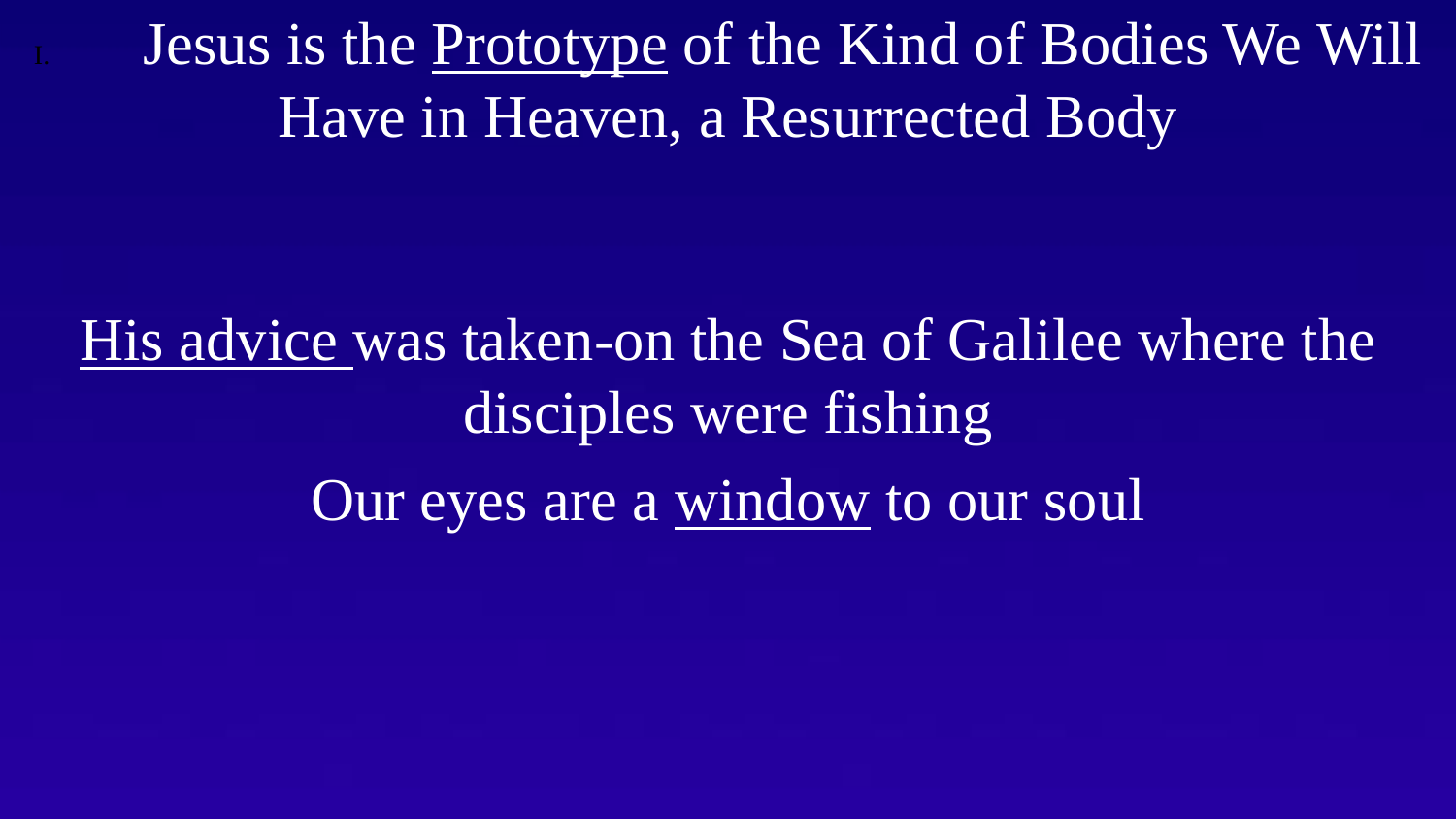Questions We Ask About Our Resurrected Bodies

How old will you be in heaven? What will you look like in heaven? Will you have five senses in heaven?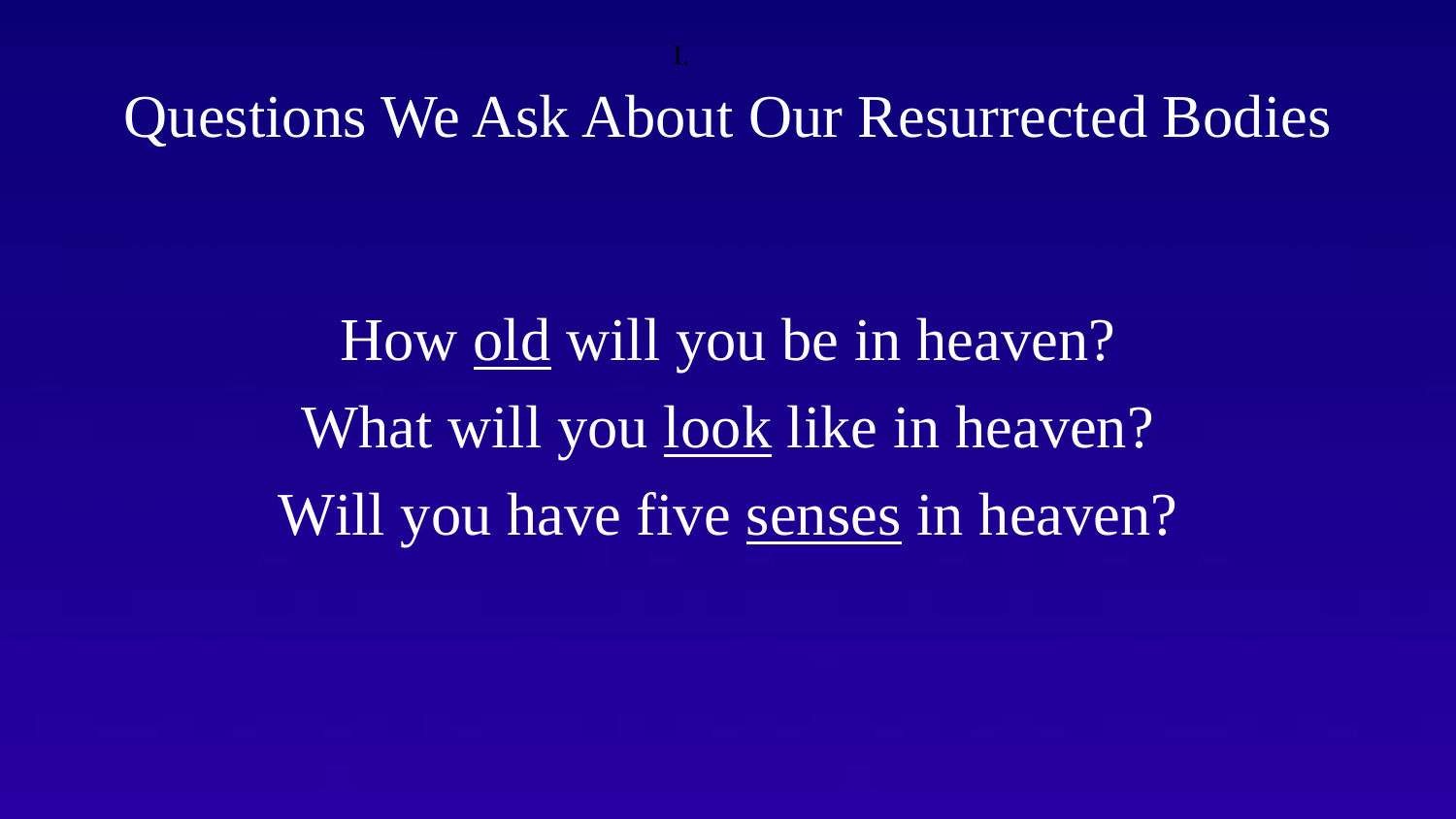## How to Gain Entrance Into Heaven

Our resurrected bodies will almost be like ("Shazam") Some Absolutes we Need to Know Heaven is a perfect place free from sin Gotta make a reservation by praying the sinner's prayer Make sure your name is written in Lamb's Book of Life (Revelation 21:27)